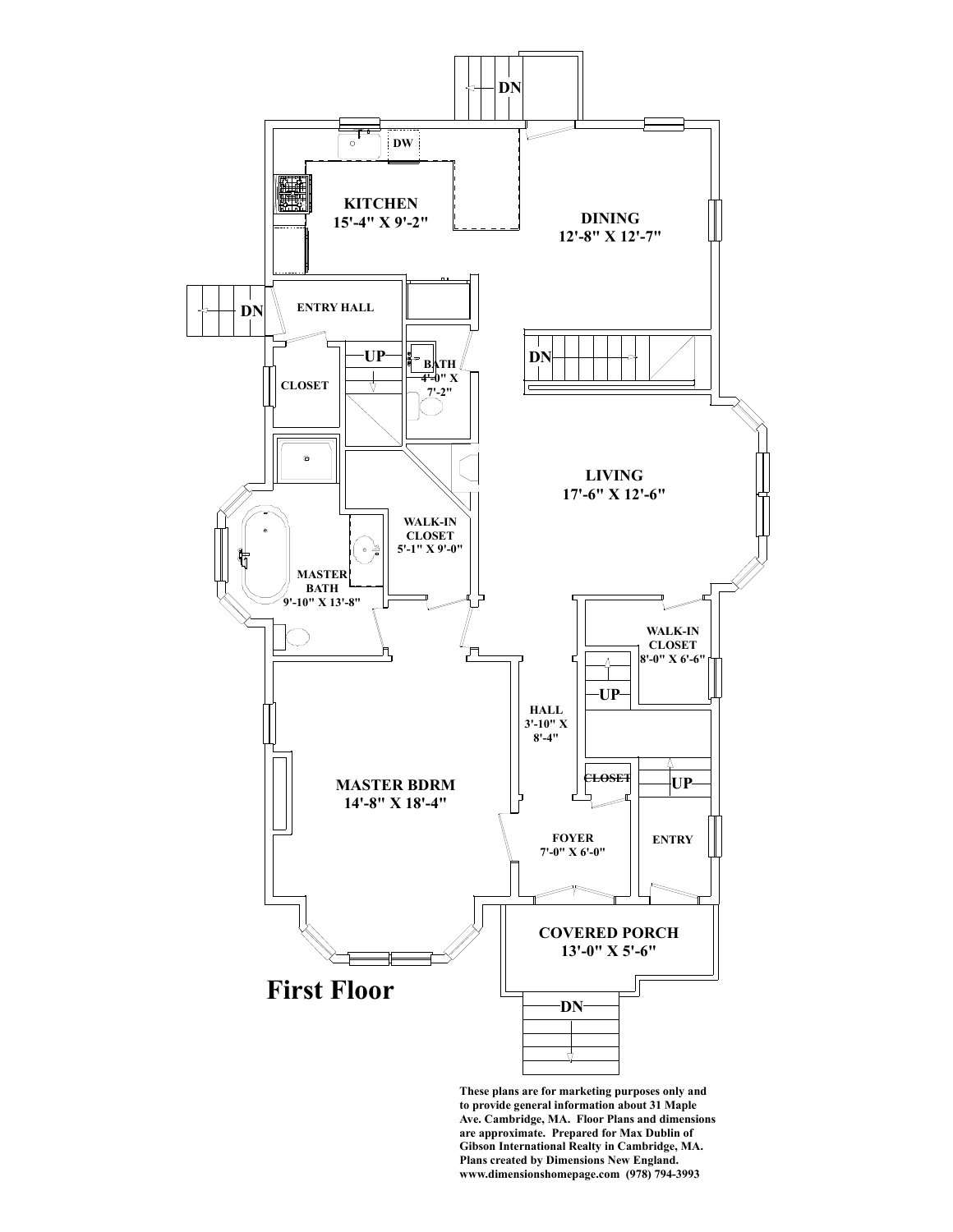

**Lower Level**

**These plans are for marketing purposes only and to provide general information about 31 Maple Ave. Cambridge, MA. Floor Plans and dimensions are approximate. Prepared for Max Dublin of Gibson International Realty in Cambridge, MA. Plans created by Dimensions New England. www.dimensionshomepage.com (978) 794-3993**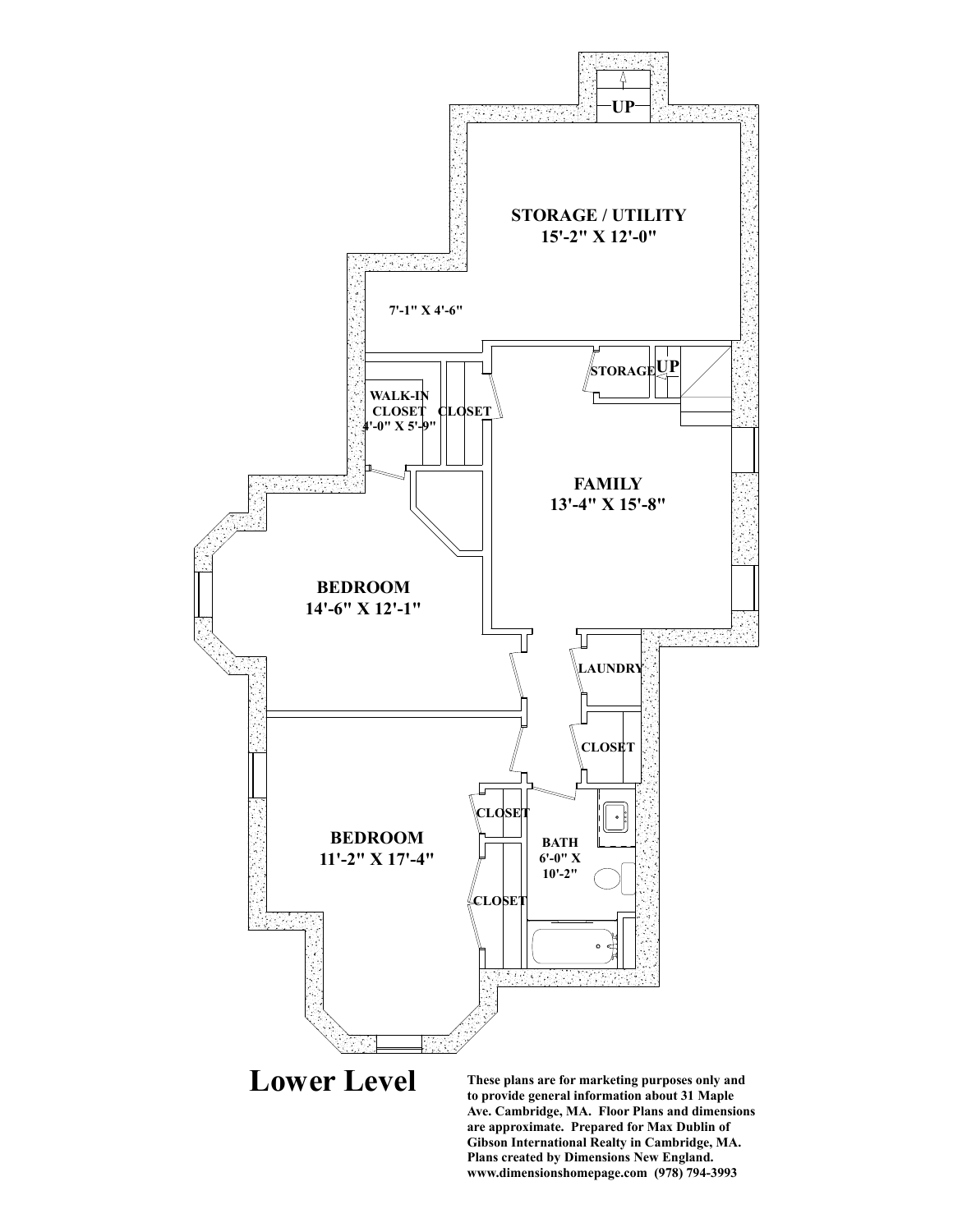

**Second Floor**

**These plans are for marketing purposes only and to provide general information about 31 Maple Ave. Cambridge, MA. Floor Plans and dimensions are approximate. Prepared for Max Dublin of Gibson International Realty in Cambridge, MA. Plans created by Dimensions New England. www.dimensionshomepage.com (978) 794-3993**